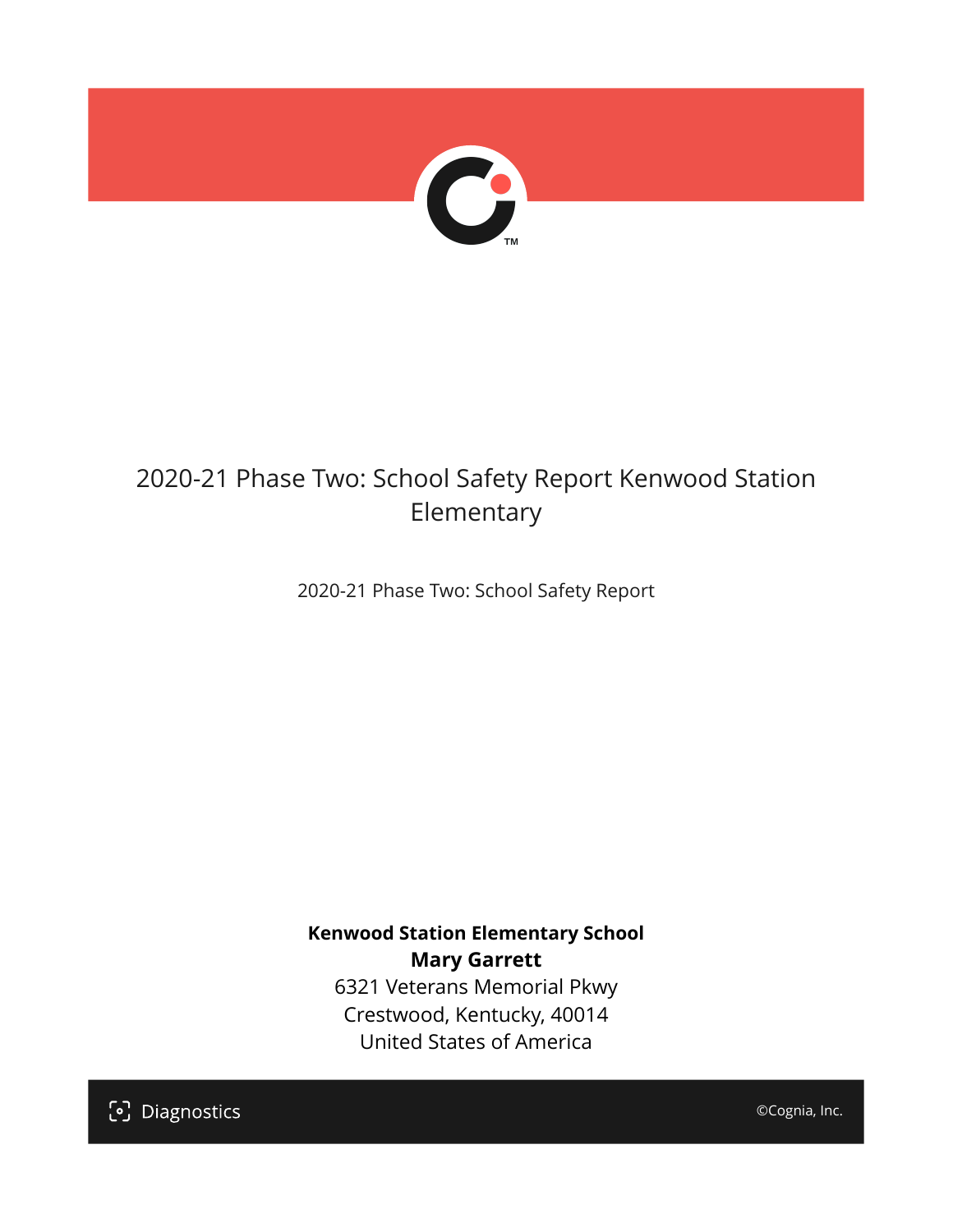2020-21 Phase Two: School Safety Report - 2020-21 Phase Two: School Safety Report Kenwood Station Elementary - Generated on 01/12/2021 Kenwood Station Elementary School

#### **Table of Contents**

| 2020-21 Phase Two: School Safety Report                                    |  |
|----------------------------------------------------------------------------|--|
| School Safety Diagnostic for Schools                                       |  |
| Questions Related to the Adoption and Implementation of the Emergency Plan |  |
| <b>Attachment Summary</b>                                                  |  |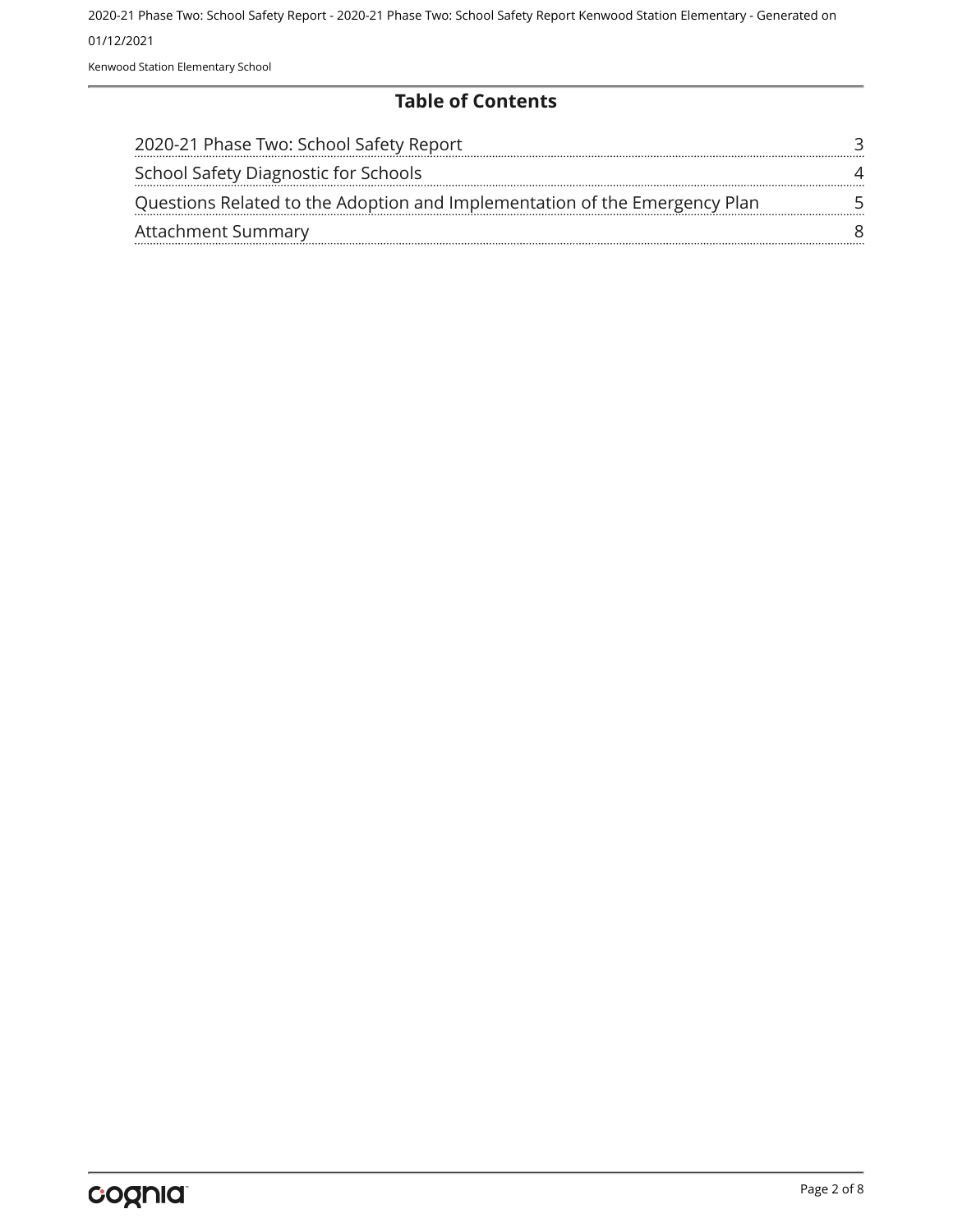2020-21 Phase Two: School Safety Report - 2020-21 Phase Two: School Safety Report Kenwood Station Elementary - Generated on

01/12/2021

Kenwood Station Elementary School

# <span id="page-2-0"></span>**2020-21 Phase Two: School Safety Report**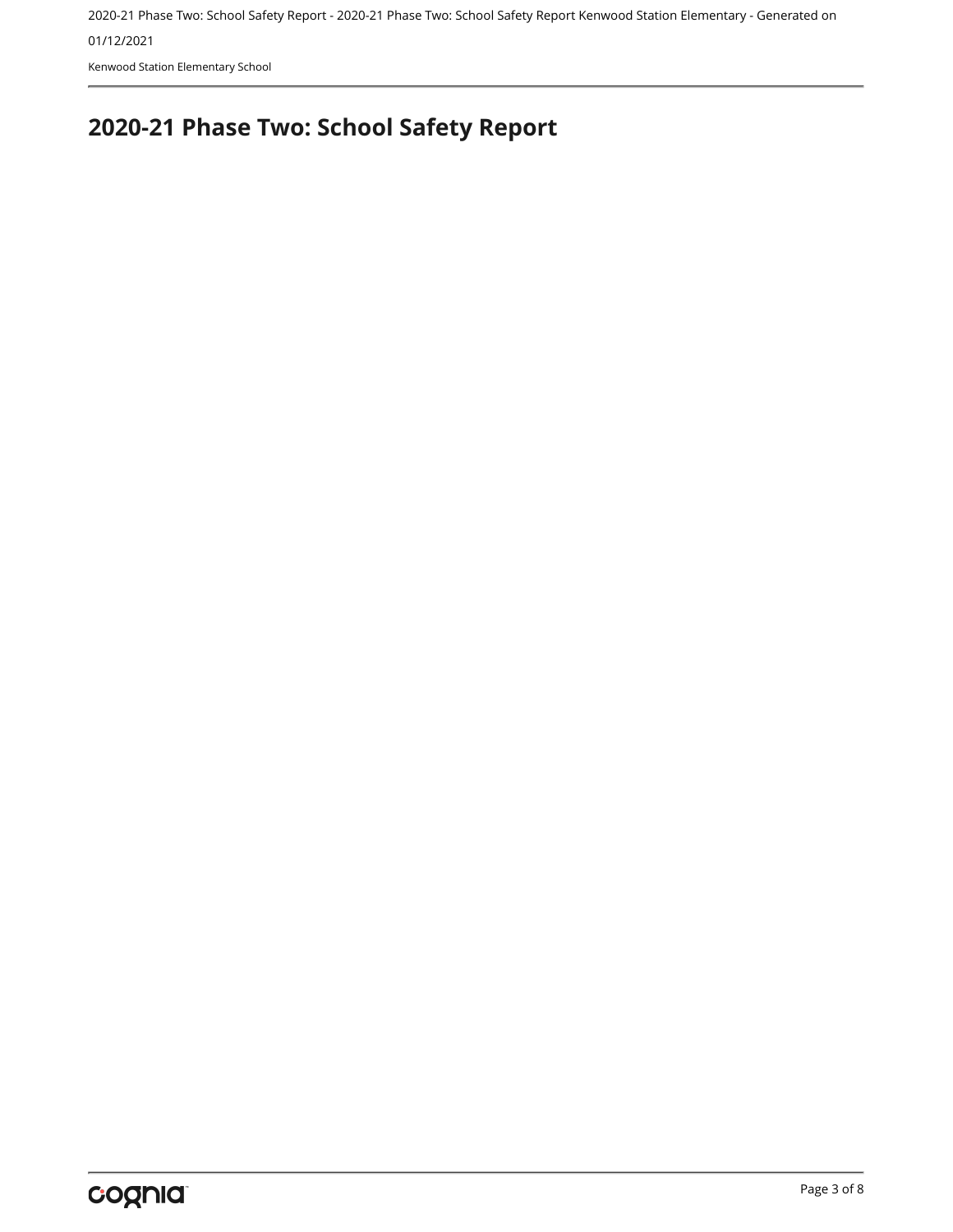2020-21 Phase Two: School Safety Report - 2020-21 Phase Two: School Safety Report Kenwood Station Elementary - Generated on 01/12/2021 Kenwood Station Elementary School

## <span id="page-3-0"></span>**School Safety Diagnostic for Schools**

Pursuant to KRS 158.162, the local board of education shall require the school council or, if none exists, the principal in each school to adopt an emergency plan that must be utilized in case of fire, severe weather, earthquake, or a building lockdown and that: establishes evacuation routes; identifies the best available severe weather zones; develops earthquake protocols for students; and, develops and adheres to practices controlling access to the school building. The emergency plan shall be annually reviewed by the council, principal, and first responders and revised as needed.

In addition to the emergency plan requirements in KRS 158.162, KRS 158.164 requires the local board of education to direct the school council or, if none exists, the principal in each school to establish procedures to perform a building lockdown and to invite local law enforcement to assist in establishing lockdown procedures.

KRS 158.162 also requires the emergency plan be discussed with all school staff prior to the first instructional day of the school year and provided, along with a diagram of the facility, to appropriate first responders. Further, the principal in each school shall conduct, at a minimum, the following emergency response drills within the first 30 instructional days of the school year and again during the month of January: one severe weather drill, one earthquake drill, and one lockdown drill. In addition, required fire drills shall be conducted according to administrative regulations promulgated by the Department of Housing, Buildings and Construction.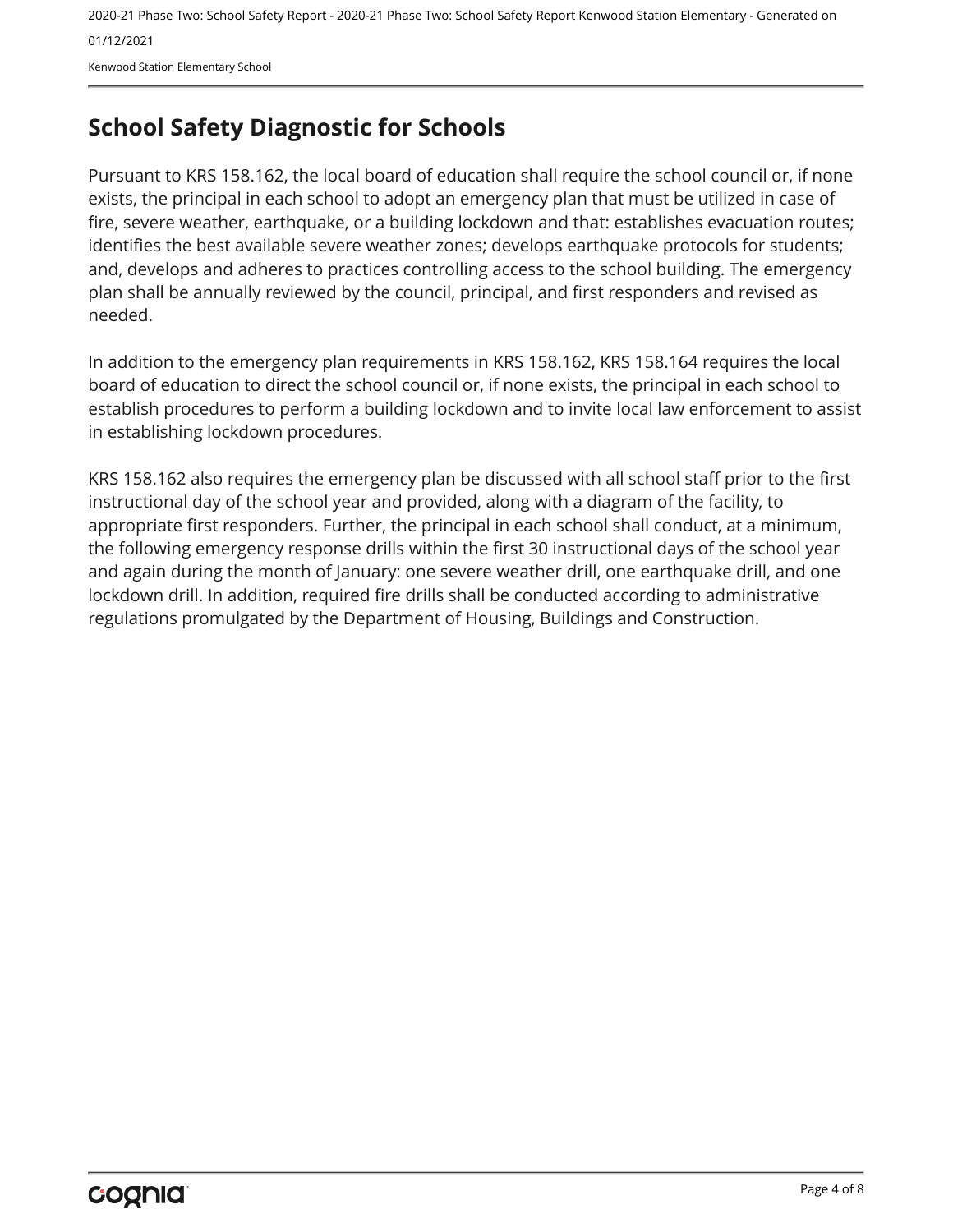2020-21 Phase Two: School Safety Report - 2020-21 Phase Two: School Safety Report Kenwood Station Elementary - Generated on 01/12/2021

Kenwood Station Elementary School

### <span id="page-4-0"></span>**Questions Related to the Adoption and Implementation of the Emergency Plan**

1. Has the school council or, where applicable, principal adopted an emergency plan in accordance with local board policy and in compliance with the specifications in KRS 158.162(3)?

*If the answer is "no", please explain in the comment box. Please note that Senate Bill 1 (2019) amended KRS 158.162(3)(d) to require, for example, classroom doors remain closed and locked during instructional time as well as classroom doors with windows be equipped with material to quickly cover the window during a building lockdown. Schools are encouraged to comply with these changes as soon as practicable but, if needed, have until July 1, 2022 to fully implement. Accordingly, failure to comply with KRS 158.162(3)(d), as amended, should not be reported herein until the 2022-2023 school year and beyond.*

yes

#### **ATTACHMENTS**

#### **Attachment Name**

Kenwood Emergency Plan

2. Has the school provided local first responders with a copy of the school's emergency plan along with a diagram of the school as required by KRS 158.162(2)(b)?

*If the answer is "no", please explain in the comment box.*

yes

3. Has the school posted primary and secondary evacuation routes in each room by any doorway used for evacuation as required by KRS 158.162(3)(a)?

*If the answer is "no", please explain in the comment box.*

yes

4. Has the school posted the location of severe weather safe zones in each room as required by KRS 158.162(3)(b)?

*If the answer is "no", please explain in the comment box.*

cognia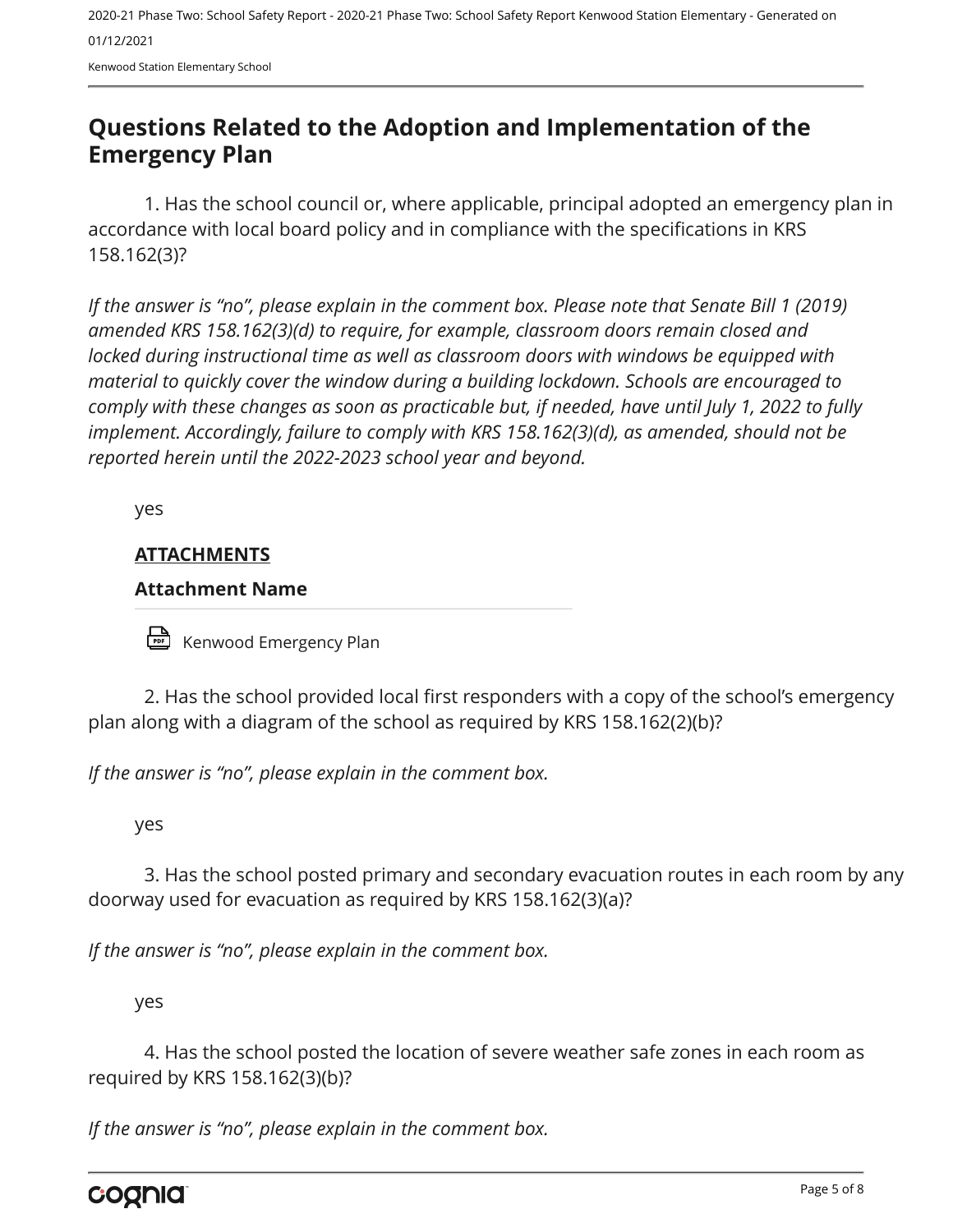2020-21 Phase Two: School Safety Report - 2020-21 Phase Two: School Safety Report Kenwood Station Elementary - Generated on 01/12/2021

Kenwood Station Elementary School

yes

5. Was the school's emergency plan reviewed following the end of the prior school year by the school council, principal, and first responders and revised as needed as required by KRS 158.162(2)(c)?

*Please provide the most recent date of review/revision of the school's emergency plan in the district in the comment box. If the answer is "no", please explain in the comment box.* 

yes

6. Did the principal discuss the emergency plan with **all** school staff prior to the first instructional day of the current school year and appropriately document the time and date of such discussion as required by KRS 158.162(2)(d)?

*Please provide the date the school completed this discussion in the comment box. If the answer is "no", please explain in the comment box.*

yes. August 24th 2020. 8:30 am in the school gymnasium.

7. During the first 30 instructional days of the current school year, did the principal conduct at least one severe weather drill, one earthquake drill, and one lockdown drill as required by KRS 158.162(5)?

*If the answer is "no", please explain in the comment box.*

yes.

#### **ATTACHMENTS**

#### **Attachment Name**

Kenwood Emergency Plan

8. During the month of January during the prior school year, did the principal conduct at least one severe weather drill, one earthquake drill, and one lockdown drill as required by KRS 158.162(5)?

*If the answer is "no", please explain in the comment box.*

yes. January 21, 2020. Previous EMP attached.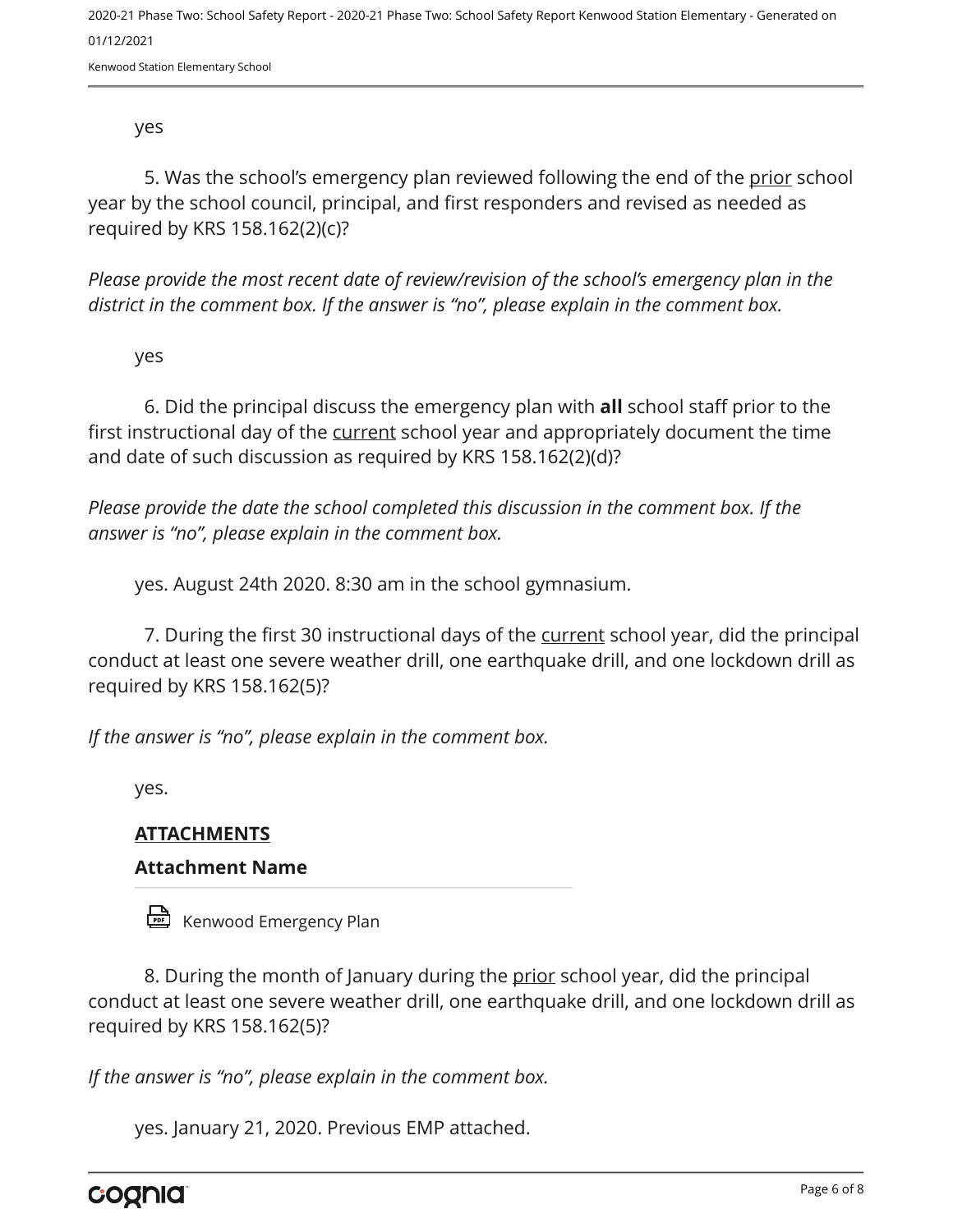2020-21 Phase Two: School Safety Report - 2020-21 Phase Two: School Safety Report Kenwood Station Elementary - Generated on 01/12/2021 Kenwood Station Elementary School

#### **ATTACHMENTS**

#### **Attachment Name**

Kenwood Emergency Plan

9. Over the immediately preceding twelve months, did each school within the district conduct fire drills in accordance with administrative regulations promulgated by the Department of Housing, Buildings and Construction as required by KRS 158.162(5)?

*If all schools in the district did NOT meet the requirement, respond "no" and please explain further in the comment box.* 

yes. See attachment from #8 (19/20 EMP)